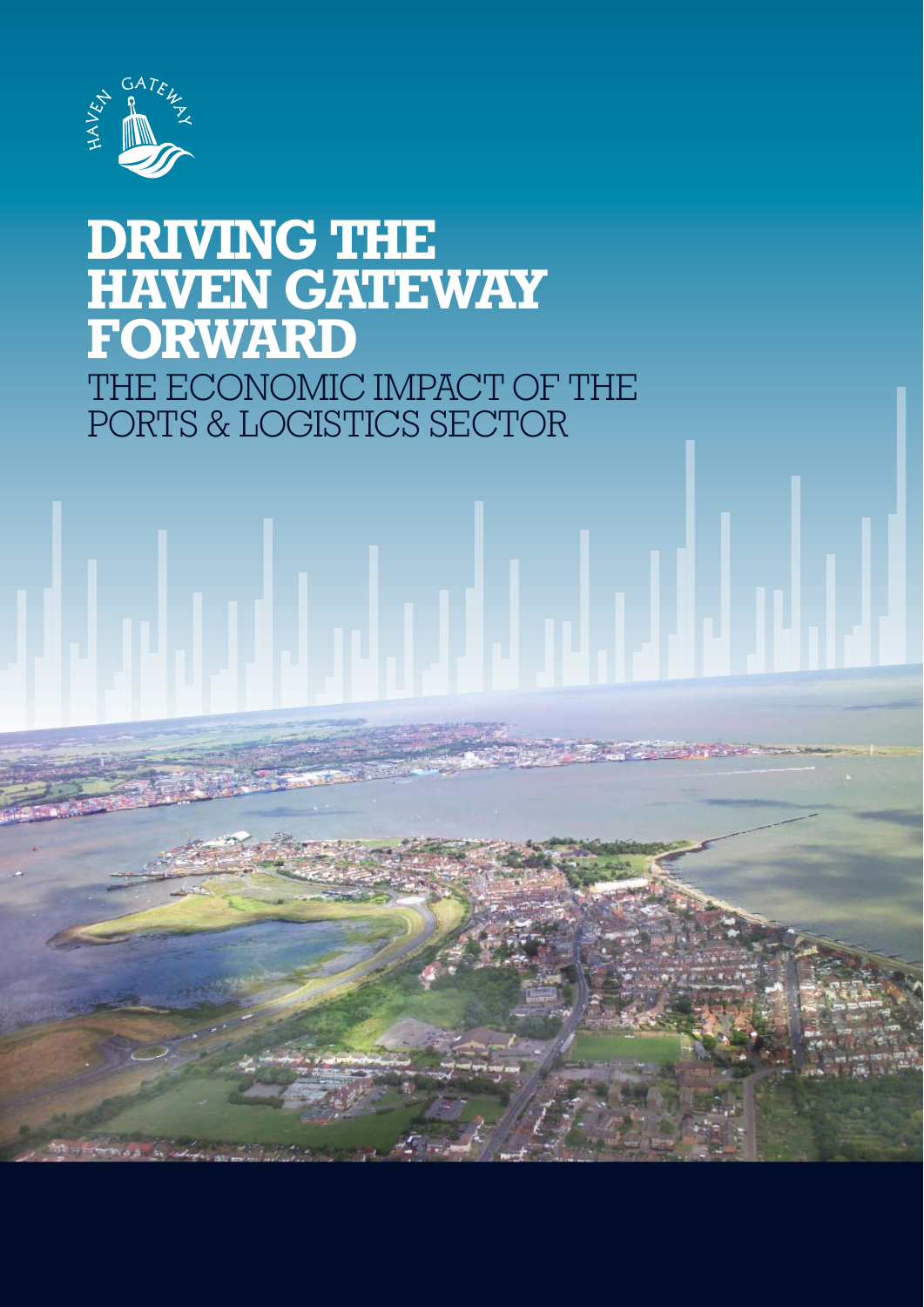### THE **ECONOMIC IMPACT** OF THE PORTS & LOGISTICS SECTOR IN THE HAVEN GATEWAY AREA

**An economic impact assessment of the ports and logistics sector commissioned by the Haven Gateway Partnership emphasises the significance of the industry to the area.**

#### The key facts are:

#### **The sector:**

- employs 32,200 people (11.3% of employee jobs in the Haven Gateway)
- has a turnover of about £3 billion p.a.
- buys £100 million of services in the area. and thus
- creates 1,000 more jobs in local service sectors

#### **Sector employees**

- The average salary of ports and logistics employees in 2009 was £29,000 per year - approximately 20% above the Haven Gateway average
- The salary bill (including on-costs) for 32,200 employees is probably more than £1.1 billion per year
- The 32,200 employees have an after-tax income of approximately £740 million
- This spending power equates to the generation of a further 10,000 to 12,000 jobs across the rest of the local economy.

The transport, ports, logistics and wholesale trades businesses play a pivotal role in the economy of the subregion and their presence in the locality sustains around 45,000 jobs in the sector itself and in all the supporting service industries. This figure does not include the public sector jobs in health, education and local government administration that provide services to this workforce.

The study looked at the passenger and freight traffic business that passes through the area.

#### **Passenger traffic**

Harwich International Port is the third busiest for cruise traffic in the UK and has almost doubled its passenger numbers over the past ten years. Approximately 126,000 cruise passengers either arrived or departed through Harwich in 2008.

Harwich is steadily increasing the number of cruise ships stopping for day visits to the area. With the larger ships carrying more than 2,000 passengers and nearly 1,000 crew, the potential to sell services locally is significant.

It is estimated that annual cruise passenger spending on services within the Haven Gateway area could be as high as £7 million.

Ro-ro ferry passengers also spend in the area before joining their ferries. From

survey work with passengers, we know they spend locally in restaurants, hotels and retail outlets, and on petrol or diesel. All this spending contributes up to £7.3 million a year to the subregion's economy.

In total, passengers through the Haven ports are spending around £14 million a year, which translates into another 150-200 jobs in various service sectors.





Source: UK Business: Activity, Size and Location - 2009 - ONS Crown Copyright Reserved (Sept. 2009)



**Total employee jobs in the Transport and Wholesale Trades sectors - Haven Gateway 2007, by district council area**

Source: ABI 2007 - ONS Crown Copyright Reserved (Sept. 2009)

The employee numbers are for those employed in the transport and wholesale trades sectors, and do not include another 3,500 employees in transport occupations in other industrial sectors.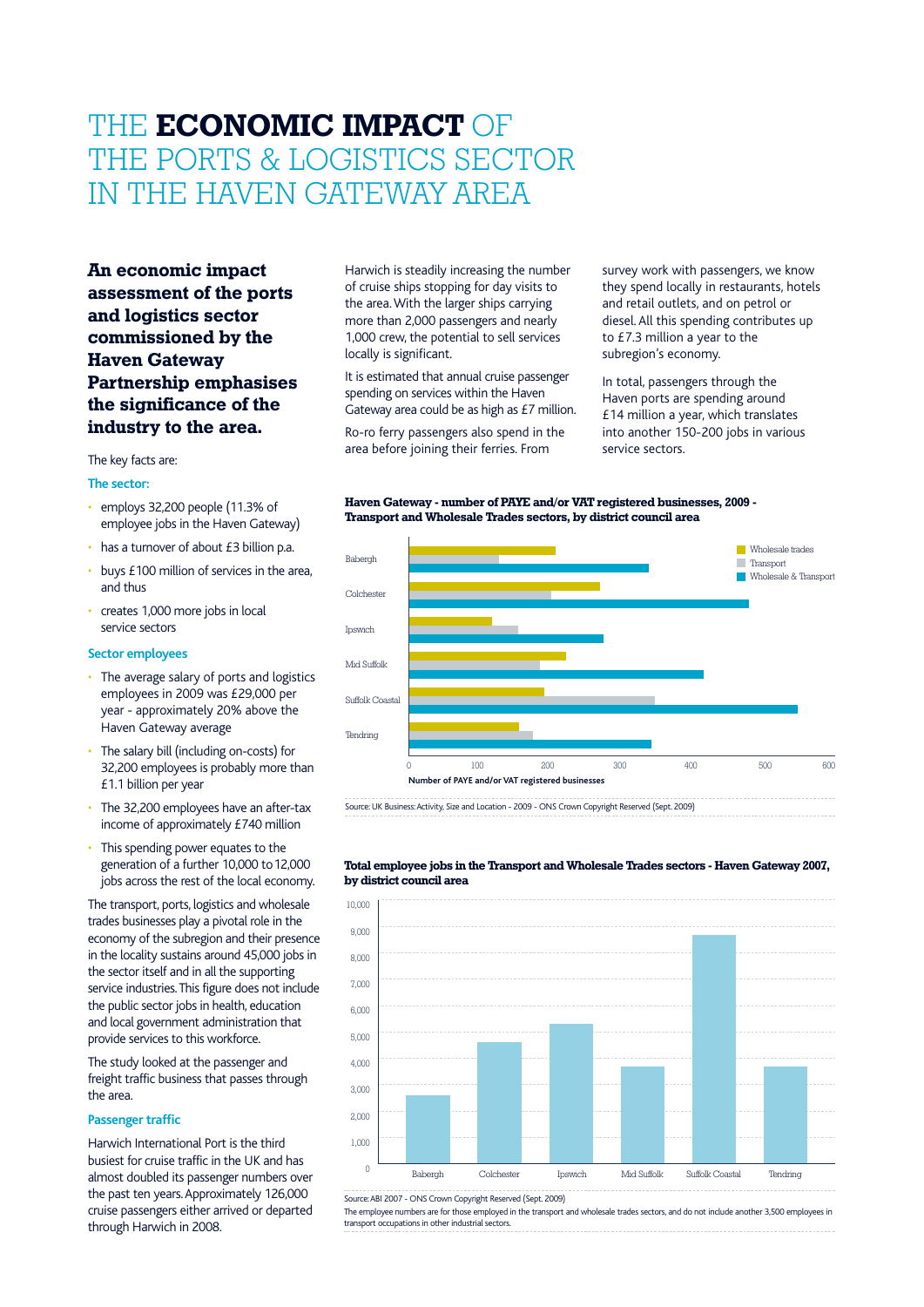

#### **FREIGHT TRAFFIC**

- Felixstowe is the UK's top port for container traffic, handling 37% of the UK's container throughput in 2008. Felixstowe was the 7th largest container port in Europe in 2007.
- Ipswich handled 2.6 million tonnes of cargo in 2008, and specialises in dry bulk goods.
- Harwich as well as its passenger traffic - handled 3.7 million tonnes.
- Mistley and Brightlingsea have very small shares of the UK total, but operate in niche markets in terms of goods throughput. Brightlingsea has particularly benefited from the North Sea wind farm developments.

#### **The research**

The report uses information from the Office for National Statistics. The most important factor, however, was the contribution of many sector companies in the area which provided information about their operations. This included turnover, employee numbers and salaries. From a strong representative sample of local businesses, it was possible to gather high-quality evidence. We are grateful for everyone's assistance in building up this picture of the industry.

#### **The future**

As the UK comes out of recession, trading activity will start to grow again. The Haven Gateway needs to prepare for a future of increasing globalisation, larger container ships and more cruise ships.

#### **Employment**

For the transport and logistics industry, the Haven Gateway will need 165 new employees in the sector each year. More significantly, it will also need 1,250 people to replace those sector employees that leave each year (through retirement, illness and moves to other sectors).

In particular, the port development at Felixstowe South will create 600 new jobs as the facility becomes operational. The likely impact of this port expansion is the creation of another 860 new jobs locally in other service industries.

Looking to the future, the Bathside Bay development, when fully operational, would create 772 new jobs and 928 service industry jobs.

#### **Wealth creation**

The UK distribution sector's turnover was £86.54 billion in 2008. In the Haven Gateway, the industry's turnover was approximately £3 billion in 2009. The distribution sector includes transport and logistics as well as the wholesale trades sector. The estimated turnover for the transport and logistics sector alone in the Haven Gateway area was £2.2 billion.

Ports and logistics can continue to generate wealth for the local economy.

Already the spending power of transport and logistics employees sustains up to 12,000 jobs locally, including 3,000 in

retail and more than 2,000 in the cultural, recreational and entertainment sector and hospitality trades - pubs and restaurants. The business-to-business spend by the industry is also a significant support to the hospitality industry, including hoteliers.

What should local businesses and local people do to benefit from future sector growth?

The hospitality and retail sectors should respond positively to the passenger traffic passing through area. Cruise ship calls into Harwich are set to increase from 2011 onwards.

Business and professional services sectors should look at the market opportunities to provide:

- Accountancy and audit services
- Advertising
- Transport engineering and maintenance services
- Insurance services
- Legal services
- Training services e.g. specialist IT

These are the areas where ports and logistics companies already spend substantial sums - a total in excess of £100 million a year. The accountancy and audit market for the sector is worth more than £10 million a year in the subregion; and the insurance services market potentially more.